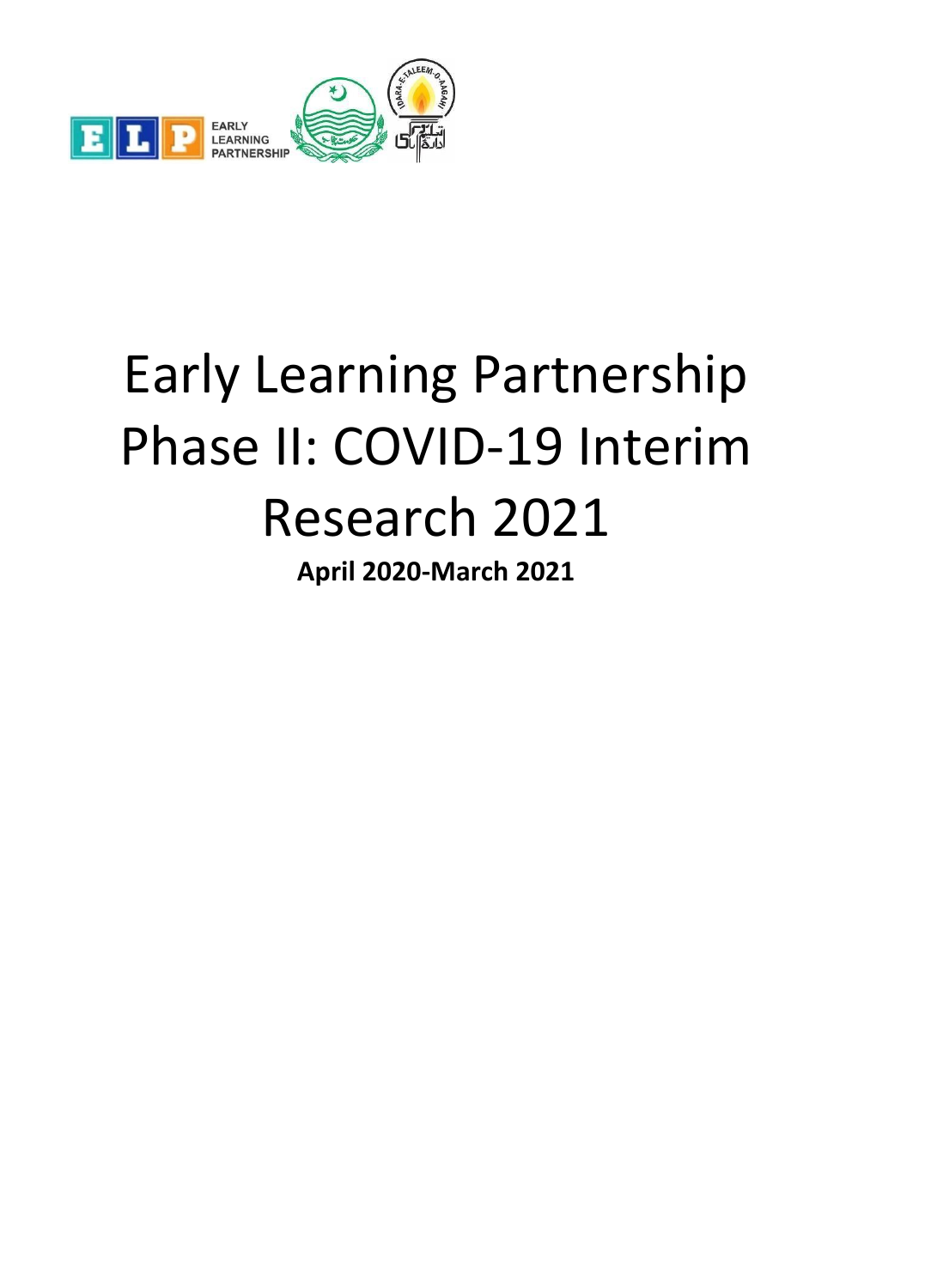## **KEY TAKEAWAYS**

As part of ITA's work on early childhood education (ECE) and in line with the increased recognition that this subsector has received in recent years, ITA conducted an early years' research study in the first quarter of 2021. As part of the Early Learning Partnership Systems Research Phase II program—funded by World Bank with support from Foreign, Commonwealth and Development Office (FCDO)—the study explored key thematic questions pertaining to early years with respect to the COVID-19 pandemic response, subsector prioritization, learning at home, ECE staff support, and the eventual return to school for young children.

- **1. Space for Distance Learning:** Limited access to distance learning during the period of lockdown but participation in distance learning via text messages, television, radio, and particularly printed materials was comparatively high. 73% of the children accessed free printed materials during this period and 35% had access to resources on television.
- **2. Positive trend of play-based learning in ECE but negative disciplining at home:** The high prevalence of play-based learning at home with parents, with guidance from teachers, is a major positive outcome particularly due to the increasing recognition that play is gaining within ECE pedagogy worldwide and in Pakistan. More than 85% of the parents engaged with their children in play-based learning activities including storytelling and book reading to keep them stimulated. 69% of the teachers reported taking measures for children's psycho-social wellbeing during the pandemic. However, there is evidence of negative disciplining techniques being practiced at home as 28% of the parents reported using physical punishment for disciplining child and 39% believed in strong punishment for children.
- **3. Professional development and support to teachers:** Findings indicate evidence of limited professional development and training relevant to COVID- 19 and ECE being provided to head teachers and teachers during the pandemic. 47% of the surveyed teachers reported receiving professional development and other forms of support during the school closures. On the salaries/ financial side, an overwhelming majority (97%) reported receiving their salary throughout the lockdown period. Additionally, nearly all the head teachers (96%) had a way to receive updated information with regards to school reopening.
- **4. Response for Children with Special Needs:** Disaggregating the parental engagement by disability status, parents of children with disabilities had engaged relatively lesser in the learning activities with their children with the differences between the two categories ranging between 4% to 5%. Similarly, parents of children without disabilities have spent more resources on their child relative to other children in comparison to parents of children with disabilities (19% vs. 16.8%).
- **5. ECE Response during COVID-19:** The limited prioritization of ECE during the pandemic and the learning losses shown in our findings highlight the need to develop more coherent, entrenched, and formalized ECE-specific strategies at a systems' level that can mitigate the negative impact of emergency situations and ensure high outcomes in other times.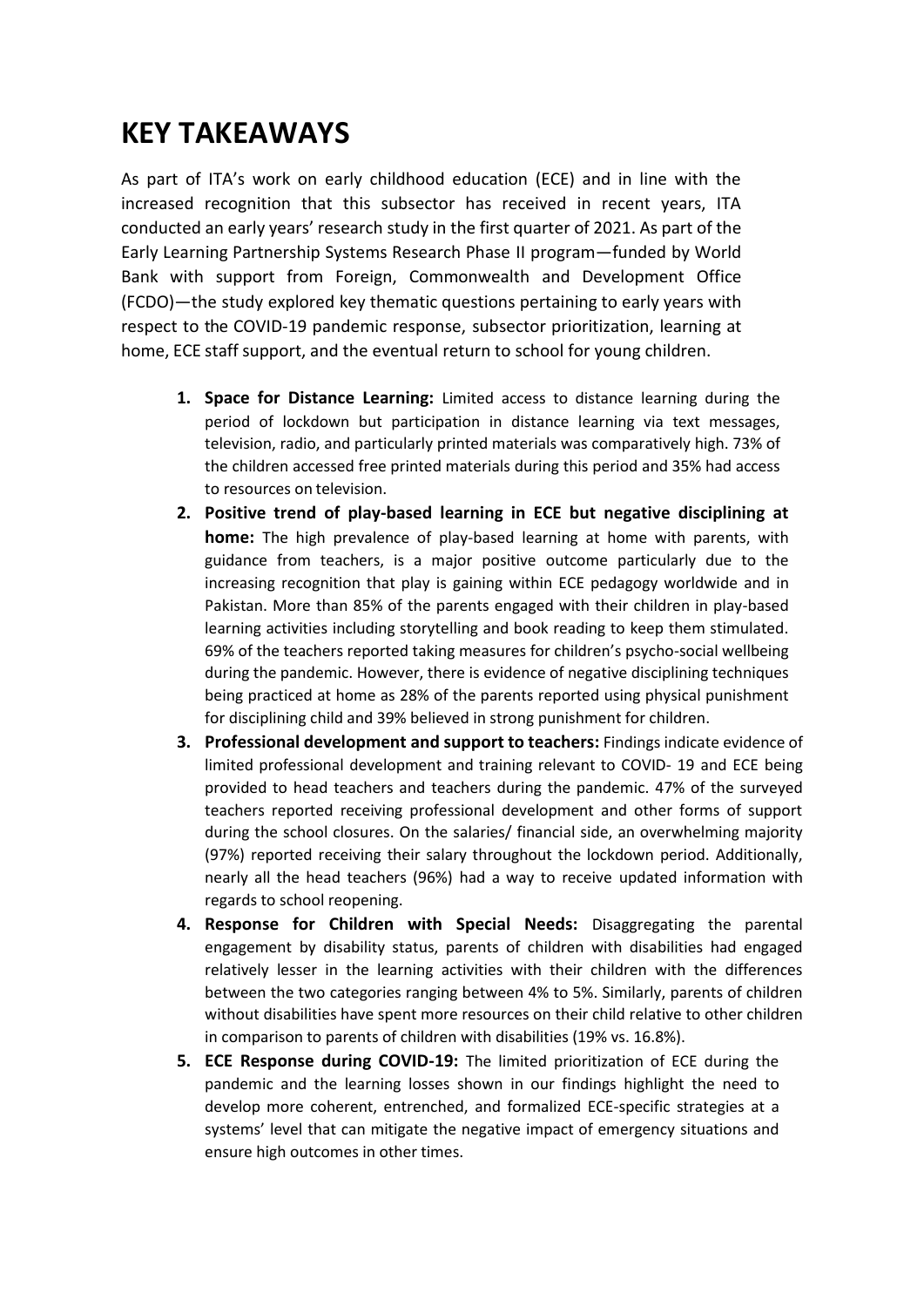**6. Learning Outcomes and Losses:** The caregiver-reported learning outcomes of children hint at learning losses incurred during this period. This is also backed by KIIs with teachers and District Education Authorities who pointed out the low transition rate for children belonging to ECE as a result of their academic year being set back.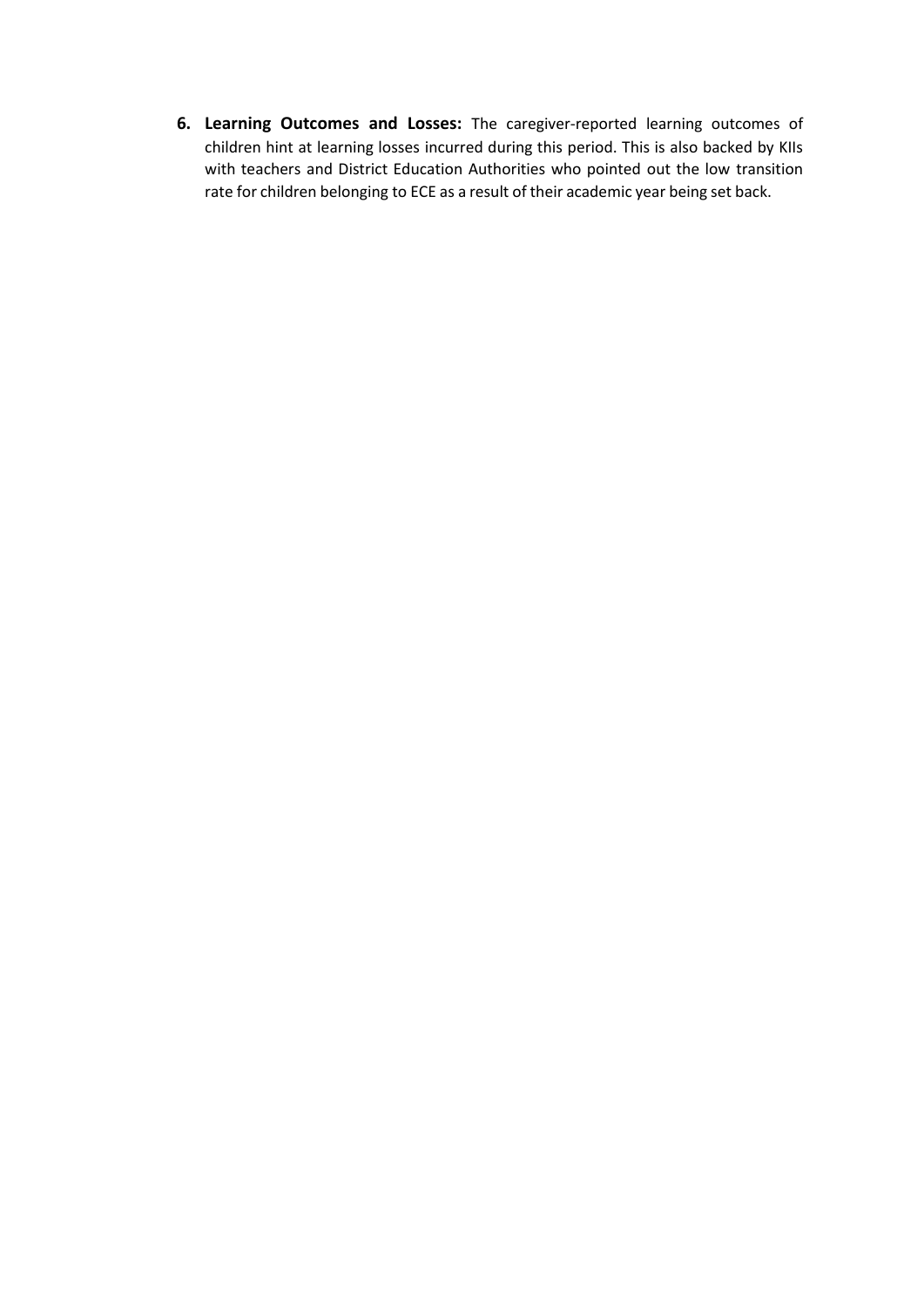## **THE STUDY SETTING**



## **KEY FINDINGS**

#### **1. Teacher Support and Professional Development:**

As the graph below shows, a sizeable proportion of teachers received professional development and other forms of support during the school closure phase of the pandemic.



Figure 1 - Teachers who have received any professional development/other support during school closures (Teacher Survey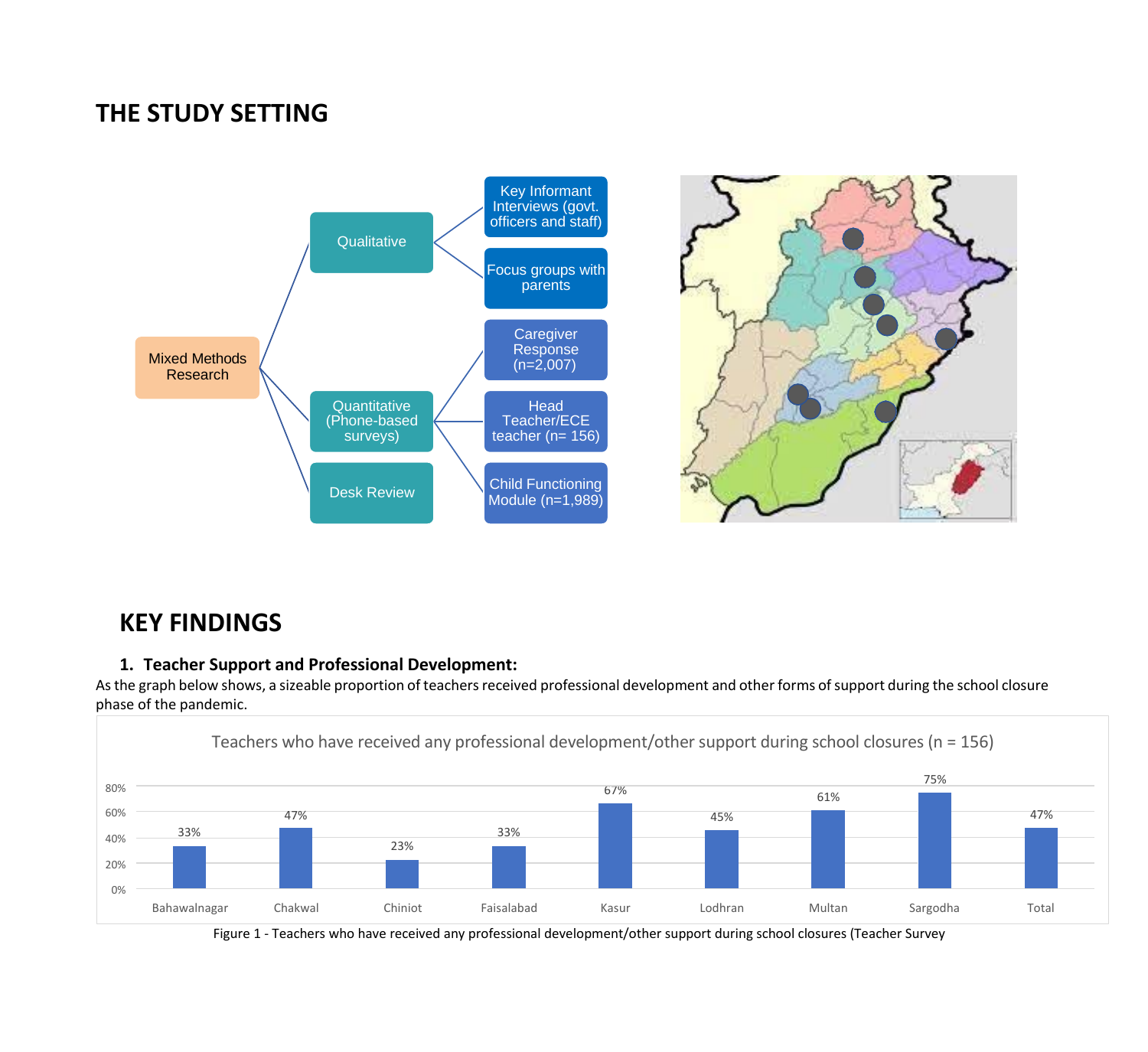#### **2. Experience of Children and Families**

Although a majority of sampled teachers reported assigning home learning activities to ECE students during the lockdown period (86%), there was some ambiguity on the uptake of distance learning activities. More than half of the surveyed teachers estimated that less than 50% of the children in their ECE classrooms participated in distance learning activities. Nonetheless, 19% of the teachers reported that over 75% of their students had participated in the distance learning activities. Outside of printed materials provided by schools, the second largest source of free learning material accessed by children was the television, with as many as 35% of the children accessing it. This is positively encouraging and shows the huge impact and potential of these interventions along with providing us with lessons for similar interventions in future.<sup>1</sup>



Figure 2 - Children's Access to Free Learning Material (Caregiver Survey)



Figure 3 - Caregivers' Engagement in Learning Activities in past 15 days (Caregiver Survey)

<sup>&</sup>lt;sup>1</sup> It is possible for a child to have accessed more than one options for accessing free learning materials.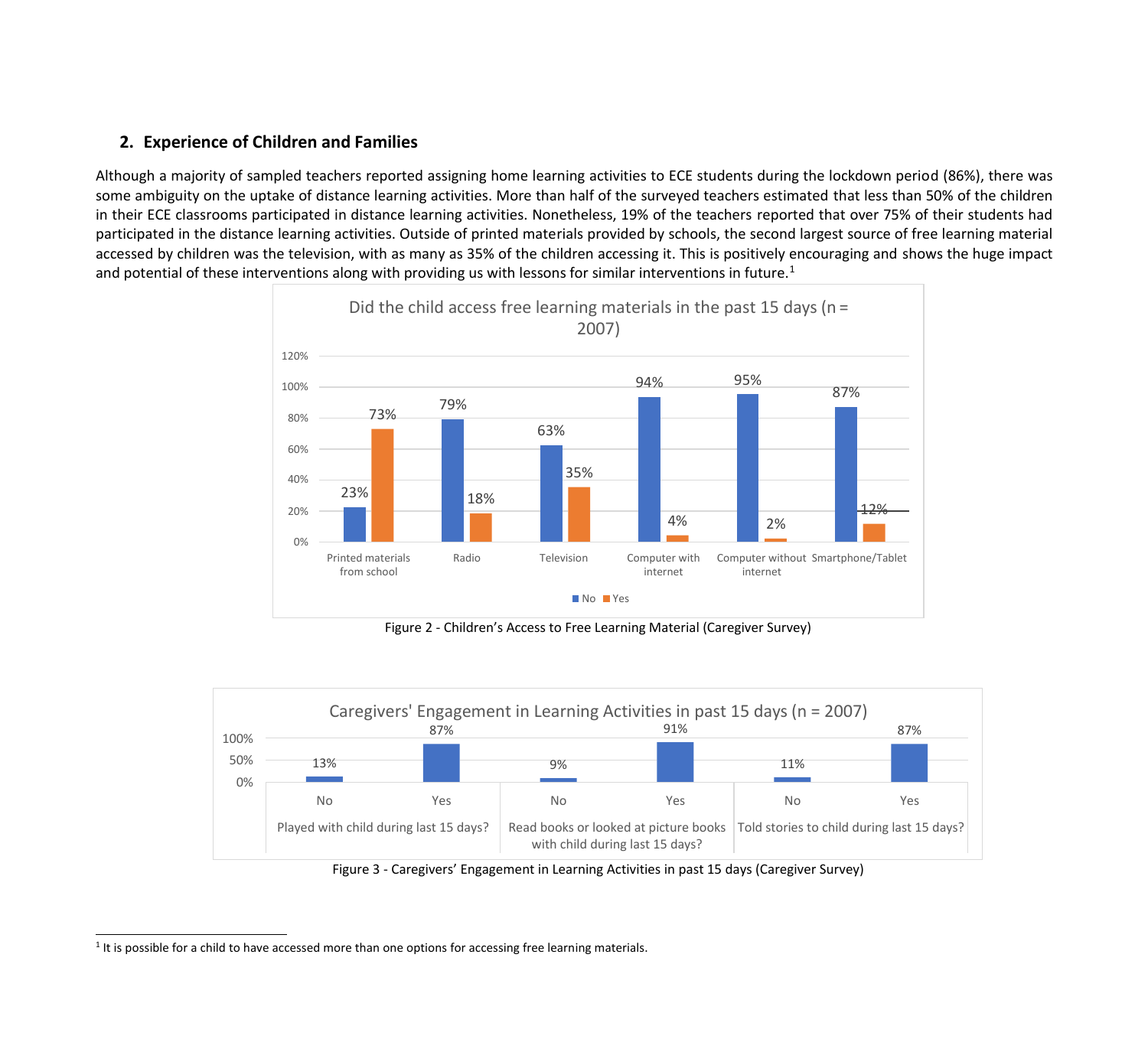#### **3. Learning Outcomes**

As part of the Caregiver Survey, the learning outcomes of children as reported by their parents/caregiver were also recorded to acquire a sense of the learning levels of the children after an extended lockdown. Spread across three domains—literacy, numeracy, and socio-emotional—the data provides insights into how the learning activities mentioned above had an effect on child's development and learning.

Within the literacy domain, there are variations in both gender and across various competencies. Compared to the literacy domain, the data for numeracy suggests better learning outcomes.



Figure 4- Reported Learning Outcomes at home – Literacy & Numeracy (Caregiver Survey)

Along with literacy and numeracy, the caregiver survey also examined the socio-emotional state of children, as reported by parents/caregivers. As the following table shows, the proportion of children from both genders with a stable socio-emotional state is unexpectedly higher as 79% of the children are reported to adjust easily to transitions and as many as 94% get along with their peers.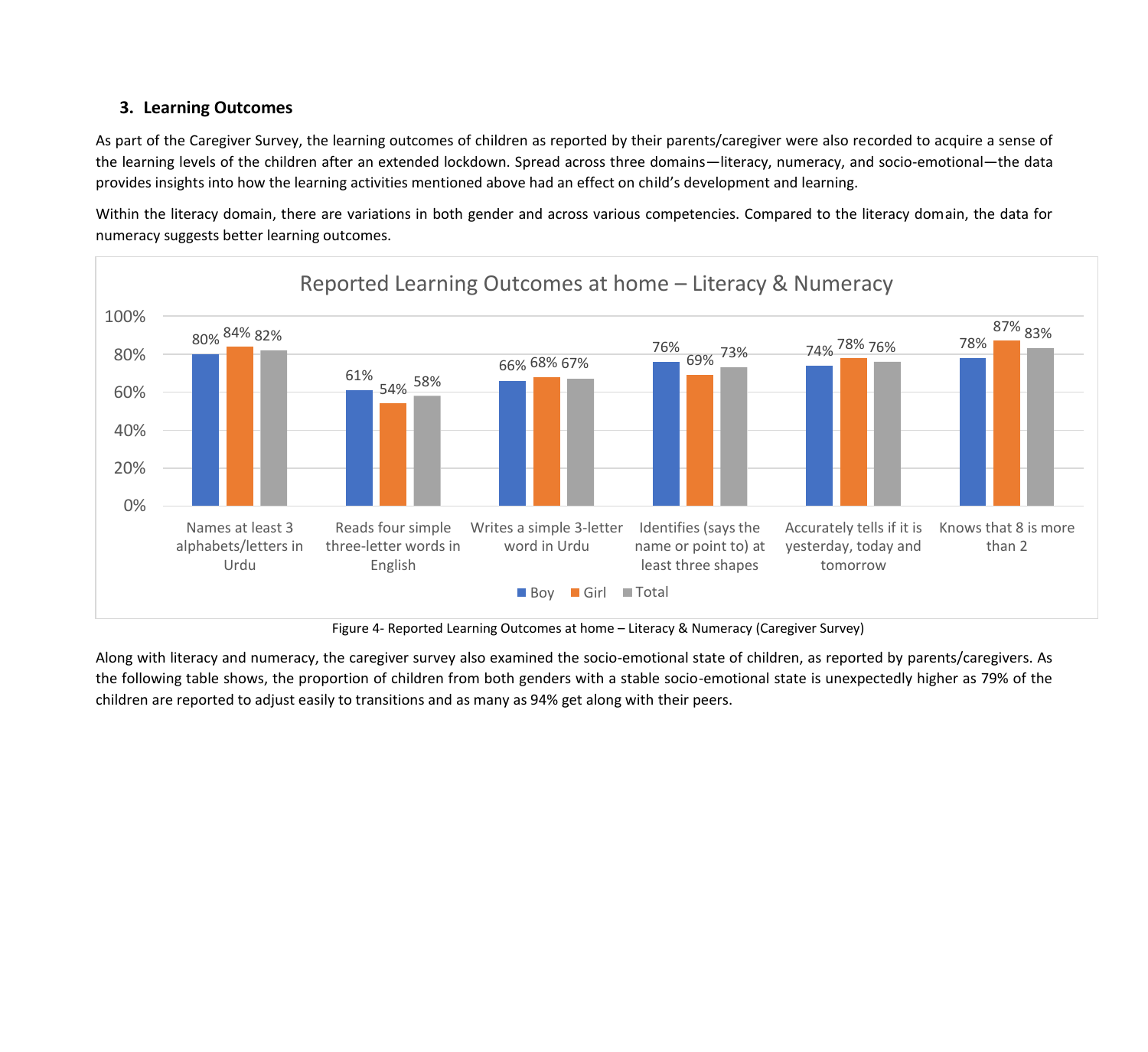

Figure 5 - Reported Socio-emotional Outcomes at home (Caregiver Survey)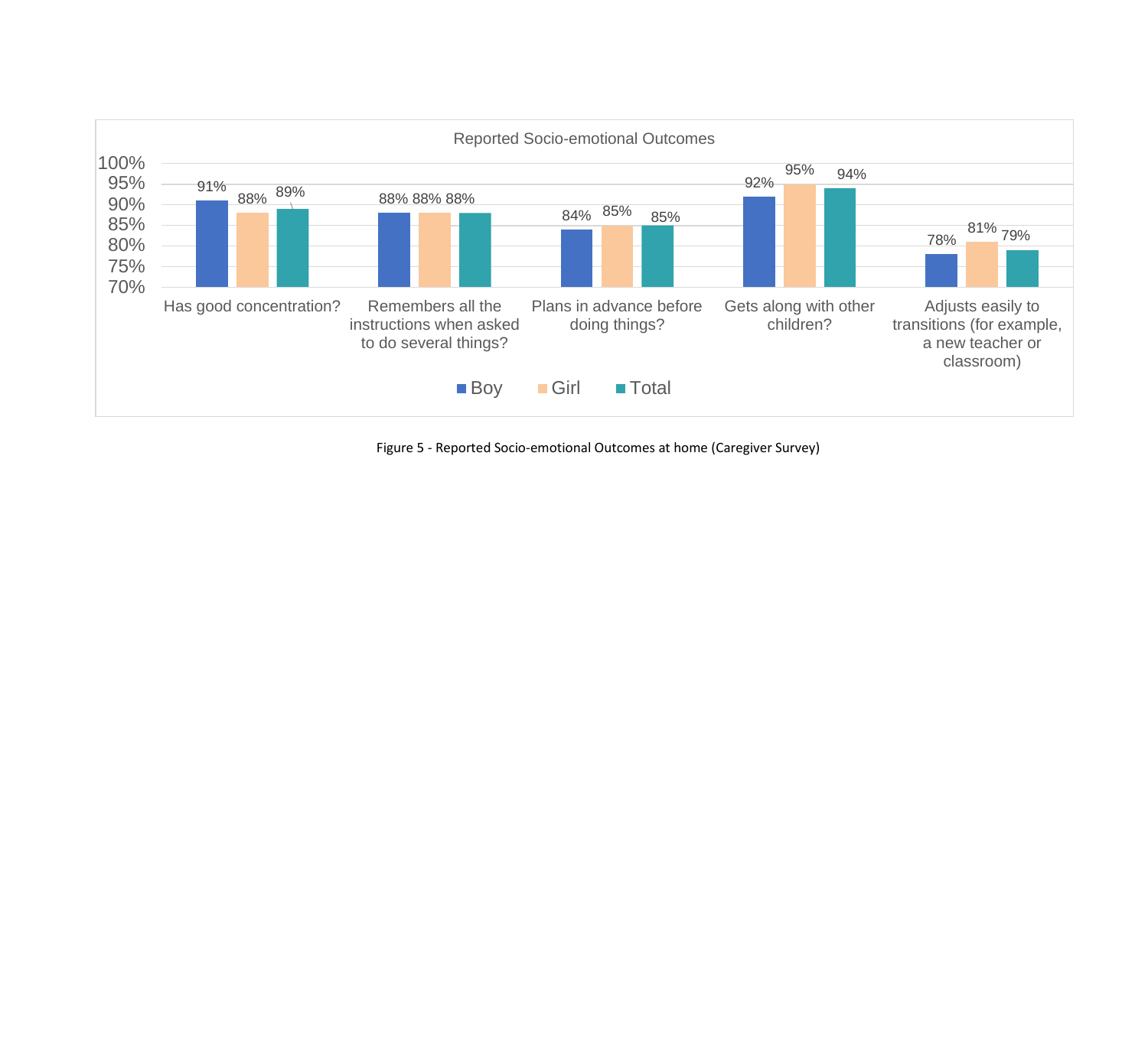#### **4. Child Disciplining**

While learning activities have been regular across households, indicating the rise of playful parenting in early years (Figure 3), the data also indicates continuing traditional disciplining norms. This is particularly alarming in the case for physical punishment. The practice is corroborated with another reinforcement question pertaining to the beliefs/norms with regards to child disciplining; 38% of the parents reportedly believe that it is sometimes necessary to physically punish children. There is a clear tension when juxtaposed against the evidence on playful learning activities that reveal just the opposite and optimistic behavior around playful parenting and engagement with children.



Figure 6 – Reported physical punishment (Caregiver Survey)

#### **5. Children with Special Needs**

A shortened version of the Child Functioning Module was developed to understand the prevalence of and types of disabilities that children in Punjab experience. This adapted version is based on the overlapping questions in the questionnaires for 2-4 years old and 5-17 years old and covers five functionings including seeing, hearing, walking, communication and learning. As shown below, we find that the disability prevalence amongst the sampled households was estimated at 7.05%.

|                             | <b>Number</b> | Percentage |  |
|-----------------------------|---------------|------------|--|
| No Disability               | 1834          | 92.95      |  |
| With Disability             | 139           | 7.05       |  |
| Table 1 - Disability Status |               |            |  |

|                                   | <b>Number</b> | Percentage |
|-----------------------------------|---------------|------------|
| No Functional Difficulty          | 1817          | 92.09      |
| <b>Mild Functional Difficulty</b> |               | 0.86       |
| Moderate Functional Difficulty    |               | 2.89       |
| Severe Functional Difficulty      |               | 4.16       |

Table 2 - Functional Difficulty Level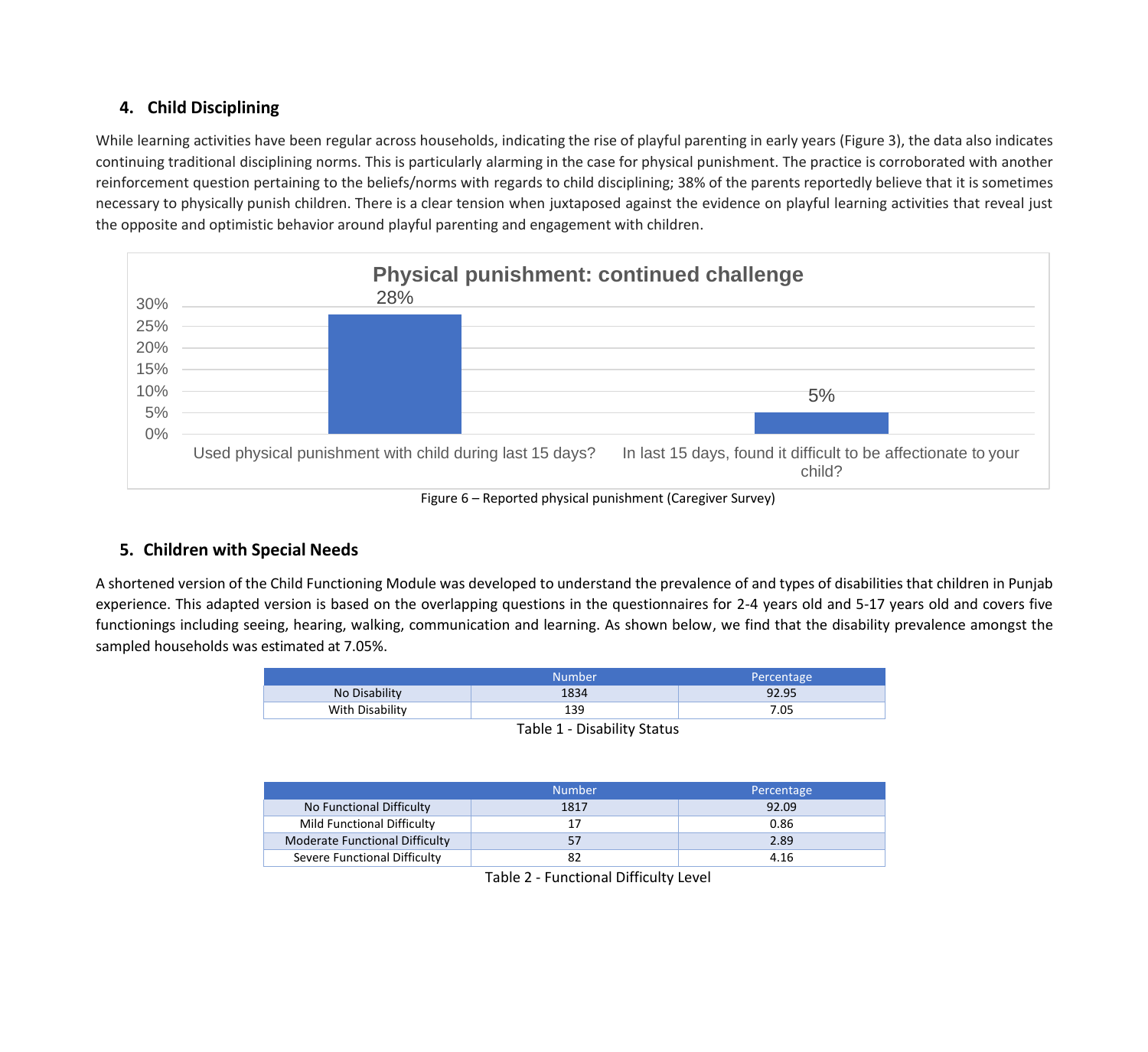We also find significant differences when disaggregating the disability status by gender. There are 8.16% girls in our sample with reported disabilities, compared to 5.77% boys. Disaggregating the parental engagement by disability status, we can clearly observe that, albeit parental engagement being quite high for both categories, parents of children with disabilities had engaged relatively lesser in the learning activities with their children. Moreover, we also find that parents of children with disabilities found it more difficult to be affectionate to their child relative to those with children without disabilities and felt more angry/irritated with their child as compared to parents with children without disabilities.



Figure 7 – Disability Status and Parental Engagement (Caregiver Survey)

#### **6. Resources and Financing of the ECE Sub-Sector**

On the financial side, qualitative fieldwork highlights that the pandemic did not prompt any major shifts in the overall funding for ECE from the government's side. Previously, the funding for ECE in the province was less than 5% of the total funding for the education sector<sup>2</sup>.



Figure 8 – Budgetary Allocations for Education

Along with government funding, several donor-funded interventions for the ECE sector were introduced as well<sup>3</sup>. Quantitative data from the study indicates that a majority of the schools in the sampled districts did not face major cash flow problems. As Figure 7 highlights, a smaller percentage of school head teachers hinted at facing cash flow issues during the past 9 months, which coincides with the peak of lockdown.

Breakdown of budget HCI breakdown

<sup>2</sup>Planning and Development Department Punjab, 2020

<sup>&</sup>lt;sup>3</sup> Schools had reopened partially at the time that the qualitative fieldwork was conducted.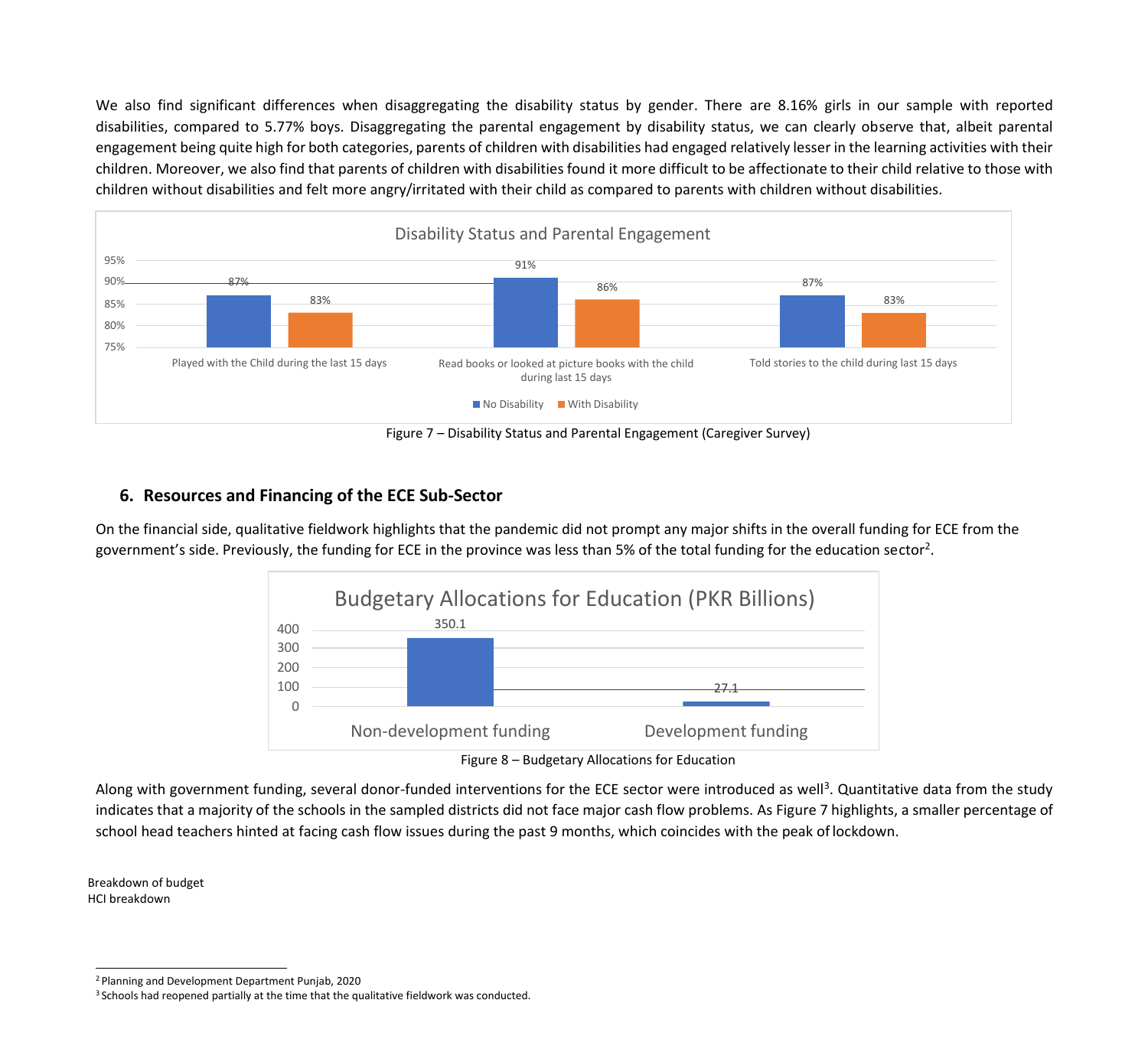

Figure 9 - Financial support for ECE Staff during lockdown

### **CONCLUSION**

The key research questions guiding this research are related to ECE in COVID-19 in terms of **response, prioritization, learning at home, staffsupport, and eventual return to school.** The study deployed a mixedmethods approach with quantitative data complemented by qualitative key informant interviews and focus-group discussions spread across 8 districts, 2000+ households, and 150+ schools in Punjab. Our findings provide some key insights into the early learning situation in Punjab.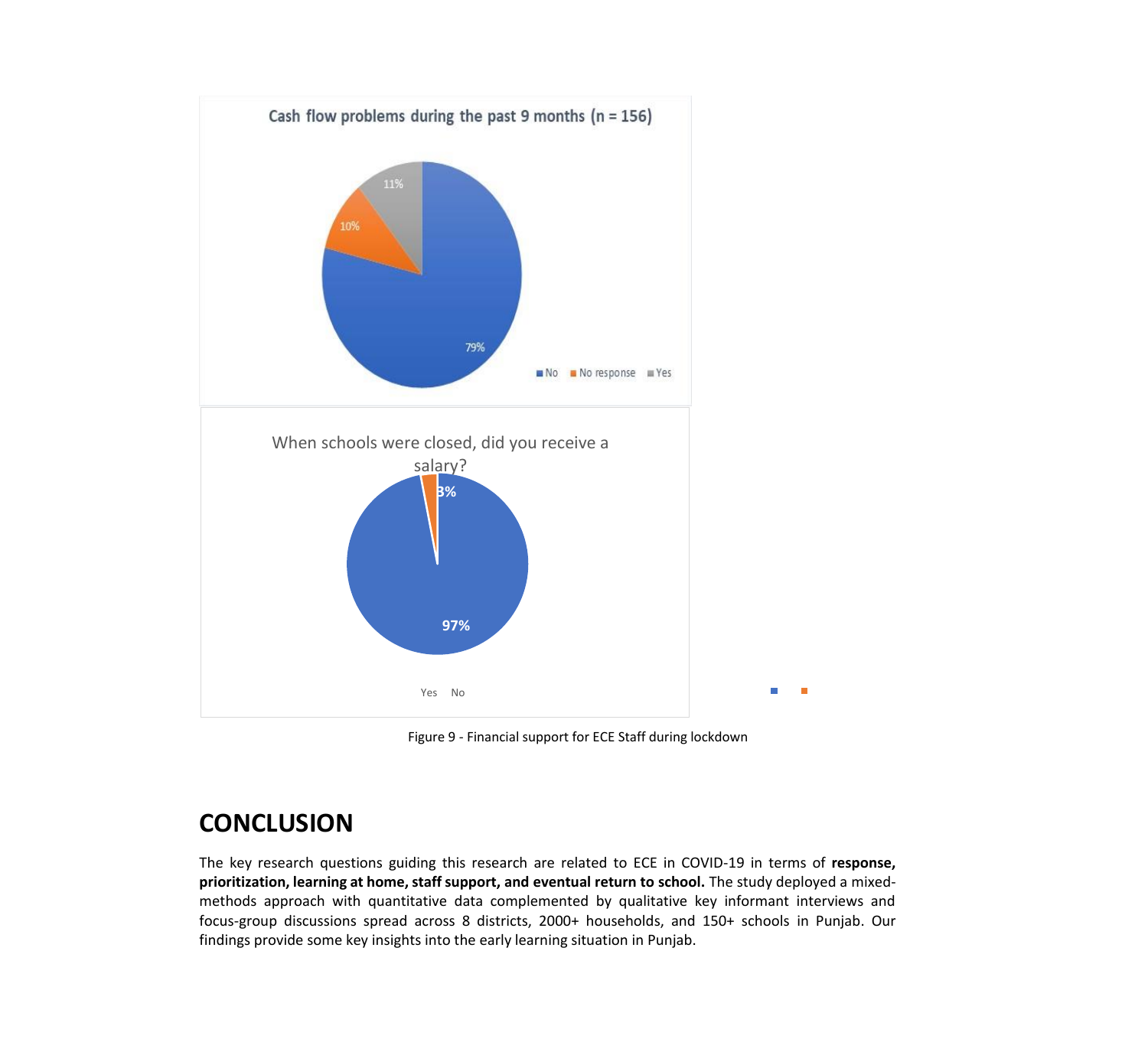- *Positive trend of play-based learning in ECE:* There is inherent potential in play-based learning. The high prevalence of play-based learning at home with parents, with guidance from teachers, is a major positive outcome particularly due to the increasing recognition that play is gaining within ECE pedagogy worldwide. There is thus an opportunity to engage parents further to ensure that the learning environments for children are well-developed at both the class-room and household level.
- *Potential space for distance learning:* Our findingsshowsthat the scope for distance learning in ECE is there. It is abundantly clear that various government and non-government actors have taken various steps to incorporate early learning into the larger distance learning response strategy and there is evidence of household appetite for the same, thus fulfilling a basic necessary condition on both the supply-side and the demand-side. However, demand-side issues—such as access to the internet or television—and supply-side issues such as budgetary and implementation constraints continue to affect distance-learning in ECE.
- *ECE Prioritization in emergency response settings:* While the government actors have over the past few years worked well to transform ECE up to modern standards, our findings show that there are still some major milestones to achieve. The limited prioritization of ECE during the pandemic and the learning losses shown in our findings highlight the need to develop more coherent, entrenched, and formalized ECE-specific strategies at a systems' level that can mitigate the negative impact of emergency situations and ensure high outcomes in other times.
- *Improved Assessment Measures:* ECE in Punjab has come a long way in terms of formalization and establishment of classrooms, monitoring, and quality control. However, as noted by KIIs, there is potential to develop further processes and undertake reform actions in data collection,